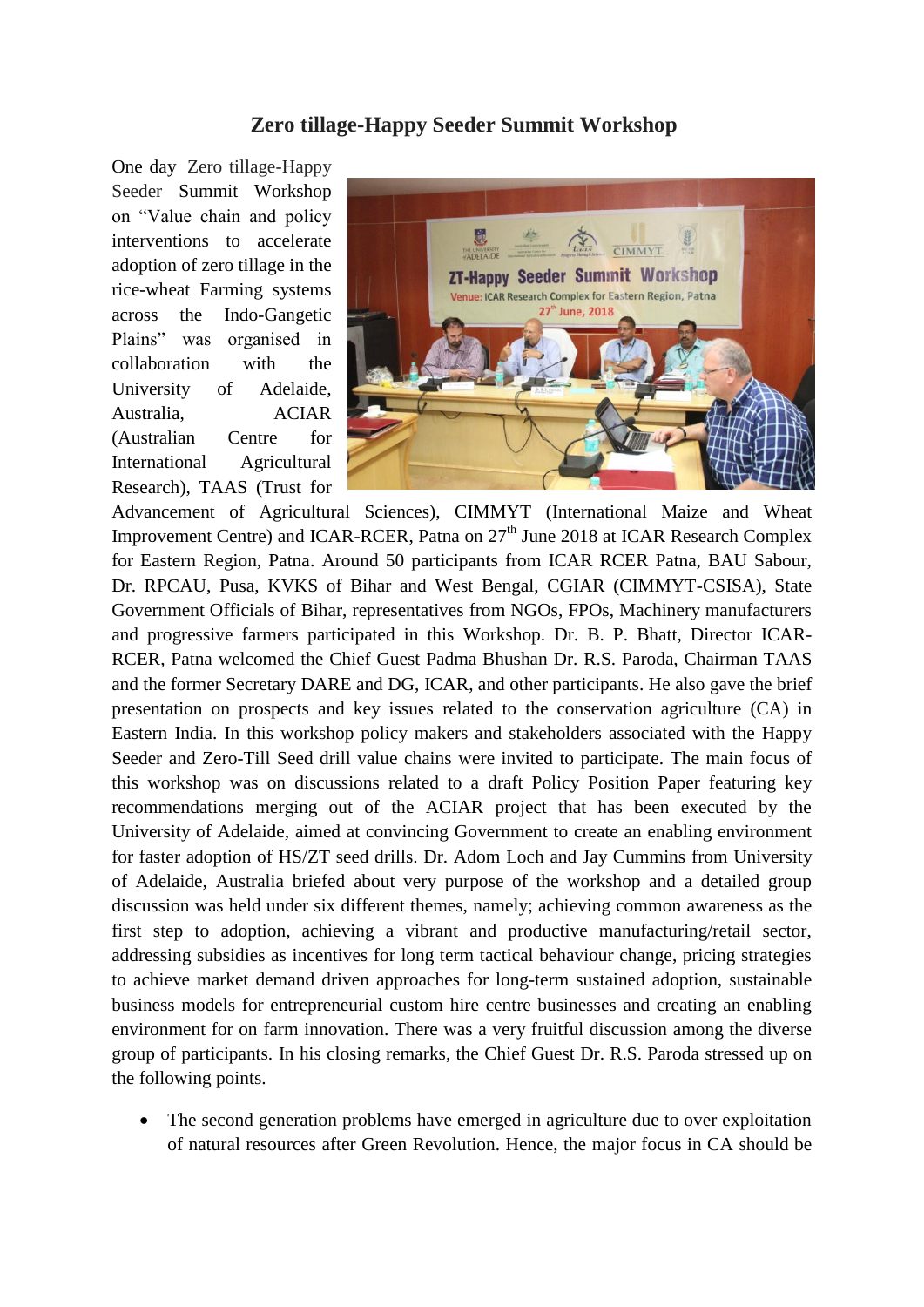on the retention of crop residues on soil surface to increase the organic matter content and to improve the soil health.

- Twin pillar approach is required by good agricultural practices and farm mechanization by conserving natural resources so that we can pass on what we inherited.
- IGP is the food bowl of India but organic carbon content is below threshold level.
- Actual coverage area under CA technologies in different crops needs to be documented.
- Custom hiring centres (CHCs) should be opened at village /Panchayat level to manage the CA machinery effectively.
- Globally 150 mha areas come under CA like in Brazil, Argentina, USA, and Canada all in rainfed condition but in India CA is confined to irrigated eco-system. Hence, there is an ample scope to popularize this technology in rainfed areas too.
- Scientists and policy makers should work together for the prosperity of Indian farmers
- Emphasis need to be given on scaling up CA innovations at Global forum for impact on small holder farmers.
- Full package of CA along with correct knowledge should be provided to the farmers
- Incentives should be given to the farming communities to adopt and promote the CA
- Capacity building program should be oriented at the farmers participatory mode to promote the advance practices of CA
- Opening of the agri-clinic at village level to speed up CA programmes at the framers field
- Trained youth should be appointed as extension agent to disseminate the knowledge of CA packages among the farmers
- Advocate the policy to immediate stop the residues burning.

The Workshop ended with vote of thanks to Chair.